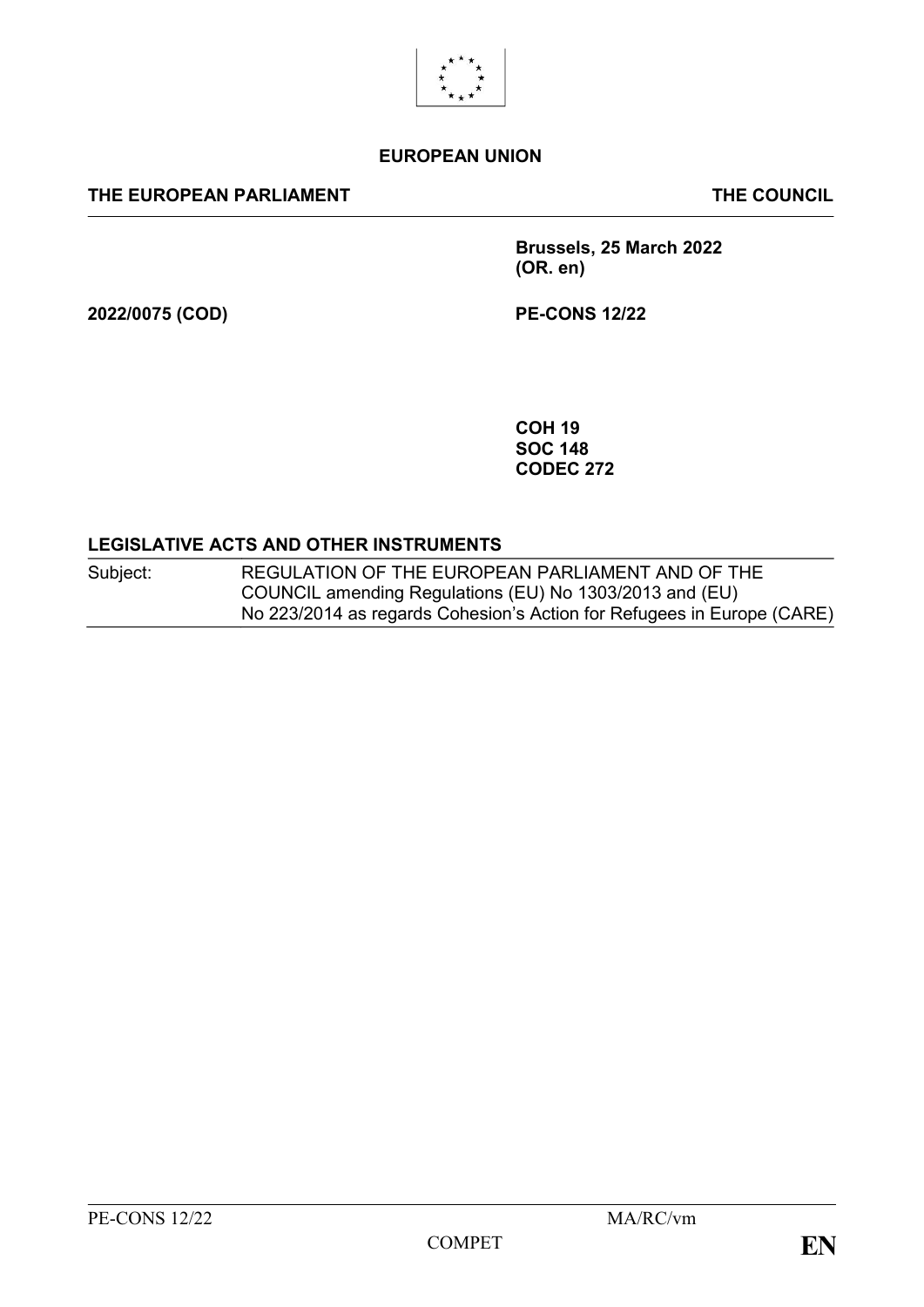# **REGULATION (EU) 2022/… OF THE EUROPEAN PARLIAMENT AND OF THE COUNCIL**

**of …**

# **amending Regulations (EU) No 1303/2013 and (EU) No 223/2014 as regards Cohesion's Action for Refugees in Europe (CARE)**

## THE EUROPEAN PARLIAMENT AND THE COUNCIL OF THE EUROPEAN UNION,

Having regard to the Treaty on the Functioning of the European Union, and in particular Article 175, third paragraph, and Article 177 thereof,

Having regard to the proposal from the European Commission,

After transmission of the draft legislative act to the national parliaments,

Having regard to the opinion of the European Economic and Social Committee**<sup>1</sup>** ,

After consulting the Committee of the Regions,

Acting in accordance with the ordinary legislative procedure**<sup>2</sup>** ,

1

<sup>&</sup>lt;sup>1</sup> Opinion of 23 March 2022 (not yet published in the Official Journal).

**<sup>2</sup>** Position of the European Parliament of 24 March 2022 .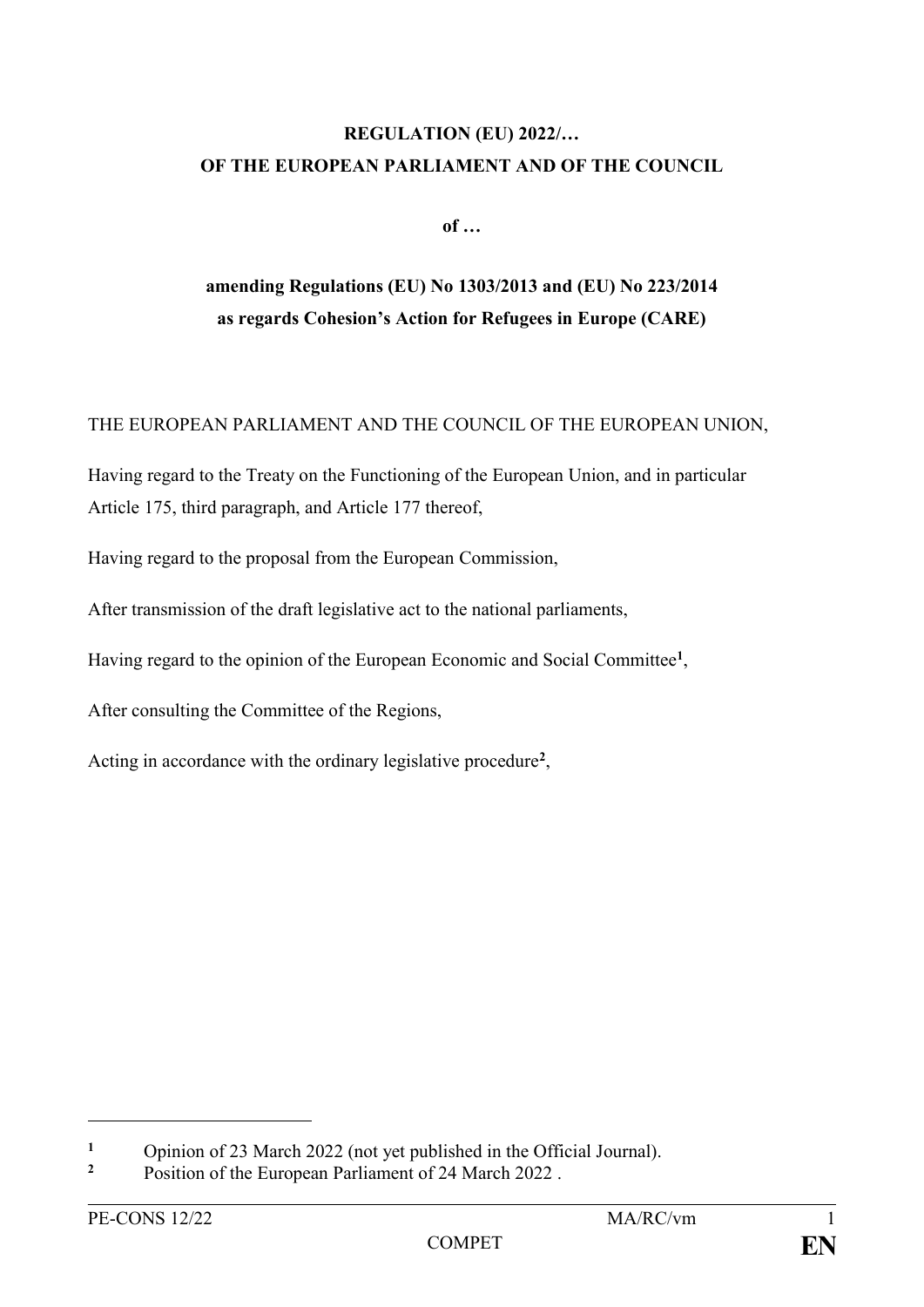#### Whereas:

- (1) The recent military aggression by the Russian Federation against Ukraine and the ongoing armed conflict has fundamentally changed the security situation in Europe. As a result of that military aggression, the Union, and its eastern regions in particular, is facing a substantial inflow of persons. This poses an additional challenge at a time when Member States' economies are still recovering from the impact of the COVID-19 pandemic.
- (2) Member States are already able to finance a broad range of investments under their cohesion policy programmes to address migration challenges under the European Regional Development Fund (ERDF) and the European Social Fund (ESF), including under the additional resources made available as Recovery Assistance for Cohesion and the Territories of Europe (REACT-EU) to provide assistance for fostering crisis repair in the context of the COVID-19 pandemic and its social consequences and for preparing a green, digital and resilient recovery of the economy. Actions can cover investments in the areas of social inclusion, health, education, employment, housing and childcare, including through investments in infrastructure, regeneration of deprived urban areas, actions to reduce spatial and educational isolation of migrants, and business start-ups. Member States may redirect remaining resources within their programmes to address such migration challenges. In addition, the Fund for European Aid to the Most Deprived (FEAD) can be used to provide food and basic material assistance to persons, including third-country nationals, affected by the Russian Federation's military aggression.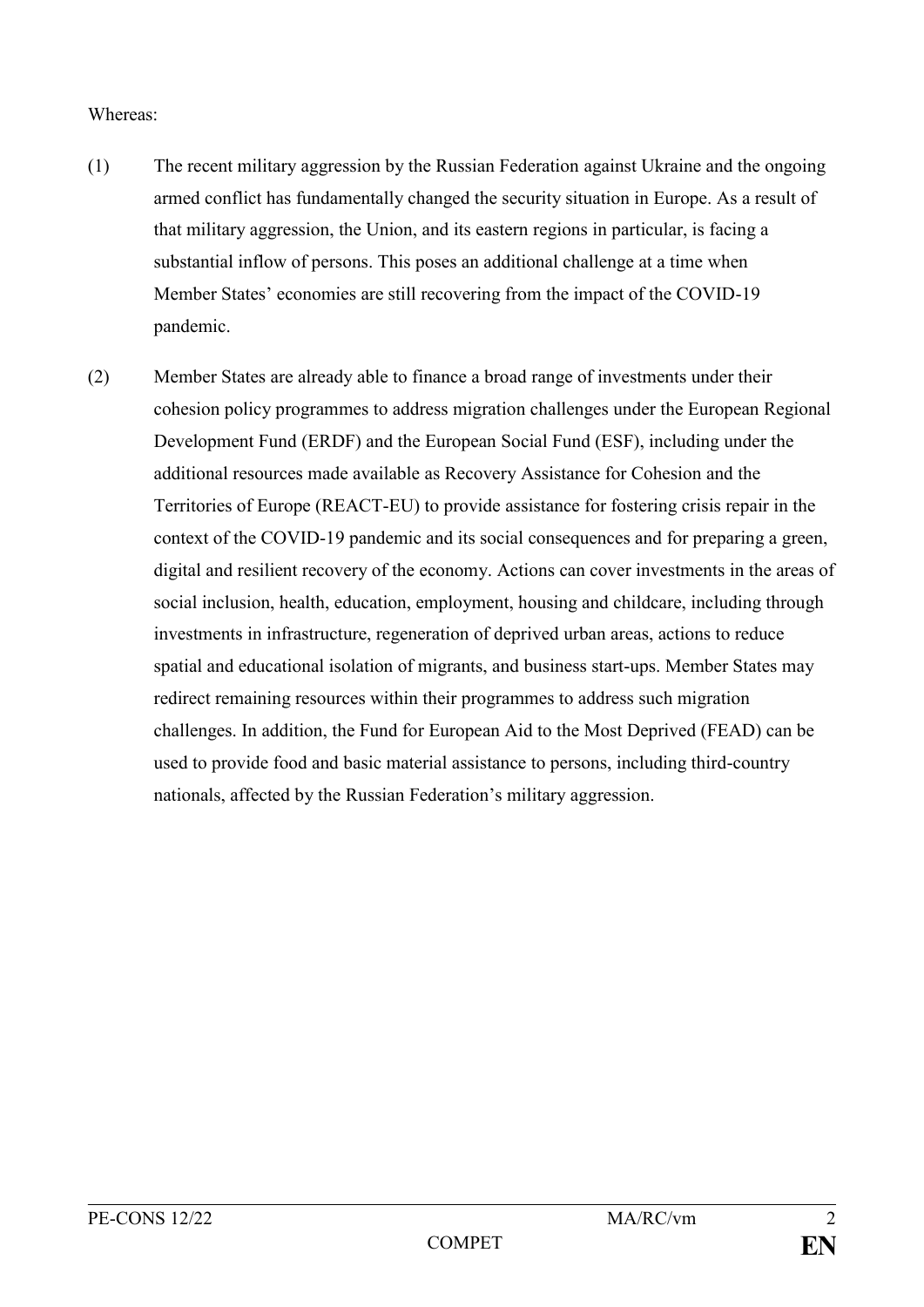- (3) While the additional resources made available under REACT-EU already benefit from a number of flexibilities in their implementation arrangements, it is necessary to make the use of ERDF, ESF and FEAD resources from the 2014-2020 multiannual financial framework more flexible. Taking into account the urgency to address the migratory challenges as a result of the military aggression by the Russian Federation against Ukraine, expenditure for operations addressing those challenges should be eligible from the date on which that military aggression started. Furthermore, flexibility as to how the ERDF and the ESF can be used should be increased for such operations so that available funding in programmes can be used quickly, provided that the operation concerned is in line with the operational programme as amended where necessary. That flexibility should be additional to the possibilities for the complementary financing of operations already provided for. Simplified reporting arrangements regarding the data on participants in those operations should also be introduced.
- (4) In order to ensure that affected persons may benefit from assistance under the FEAD without delay, it is appropriate to allow Member States to amend certain elements of operational programmes supported by the FEAD without requiring the adoption of a Commission decision.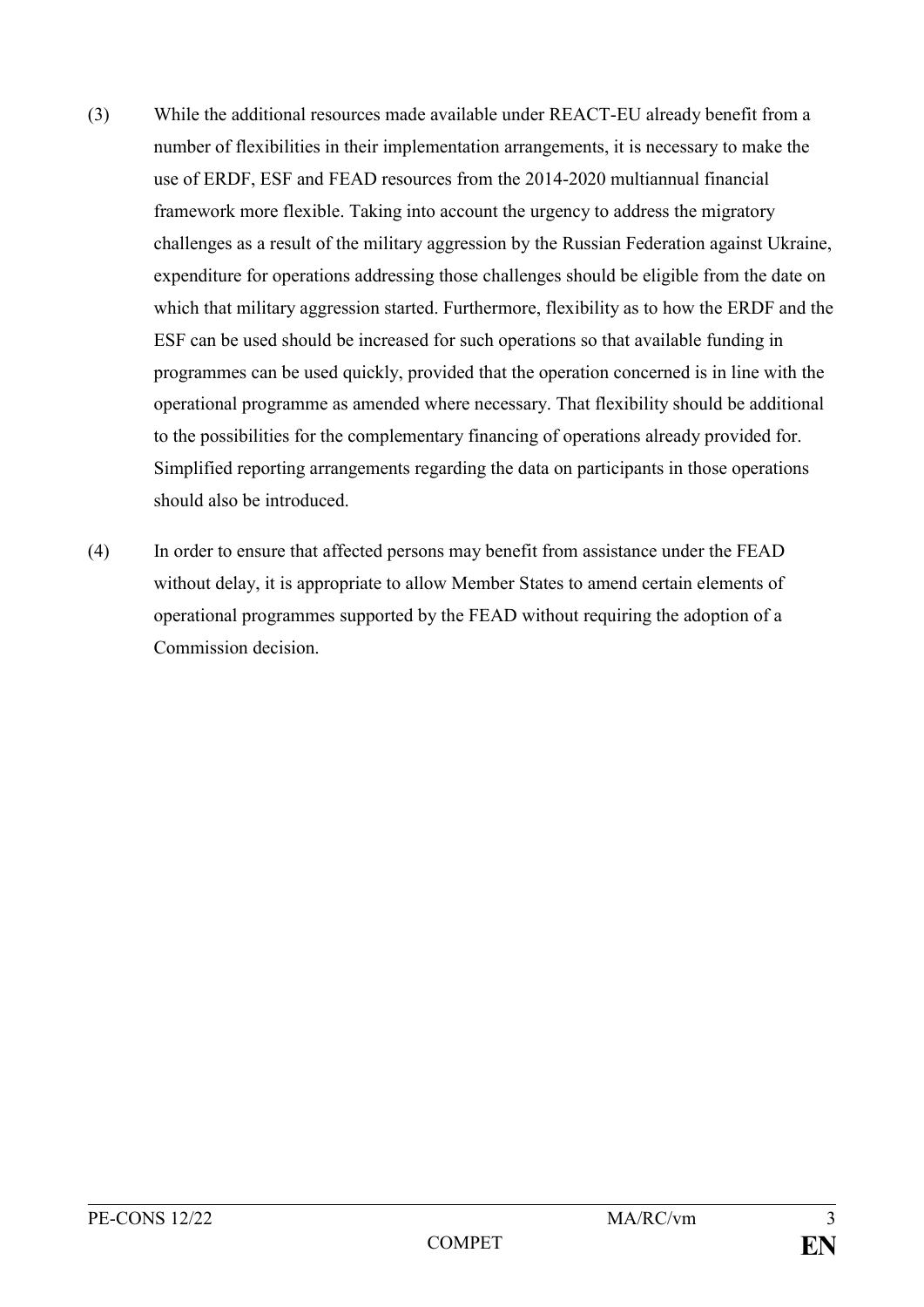- (5) The support provided under cohesion policy should be complementary, in particular to actions financed under the Asylum, Migration and Integration Fund, to maximise the impact of available funding.
- (6) Member States have been affected by the consequences of the COVID-19 pandemic in an unprecedented manner. The overall impact of that pandemic has been to put very high pressure on the budgets of Member States due to the sudden and significant increase in public investments needed in their healthcare systems and other sectors of their economies. It also risked disrupting the support provided to the most deprived. This has created an exceptional situation which needed to be addressed by specific measures.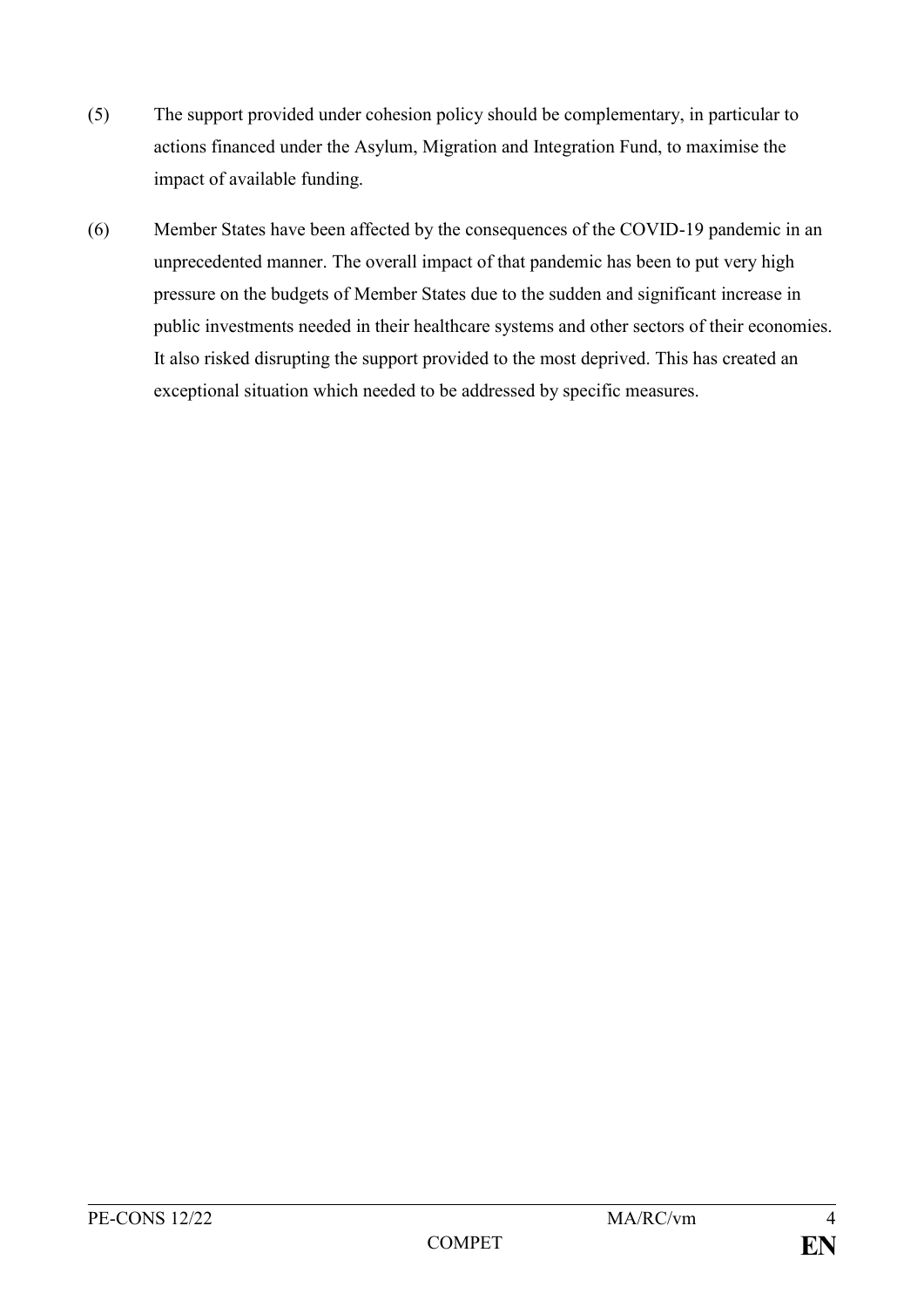(7) In order to respond to the impact of the COVID-19 outbreak, Regulations (EU) No 1301/2013**<sup>1</sup>** and (EU) No 1303/2013**<sup>2</sup>** of the European Parliament and of the Council were amended by Regulation (EU) 2020/460 of the European Parliament and of the Council**<sup>3</sup>** to allow more flexibility in the implementation of programmes supported by the ERDF, the ESF and the Cohesion Fund (the 'Funds') and by the European Maritime and Fisheries Fund. However, as the serious negative effects of that crisis on Union economies and societies worsened, both Regulations were amended again, by Regulation (EU) 2020/558 of the European Parliament and of the Council**<sup>4</sup>** .

<u>.</u>

**<sup>1</sup>** Regulation (EU) No 1301/2013 of the European Parliament and of the Council of 17 December 2013 on the European Regional Development Fund and on specific provisions concerning the Investment for growth and jobs goal and repealing Regulation (EC) No 1080/2006 (OJ L 347, 20.12.2013, p. 289).

**<sup>2</sup>** Regulation (EU) No 1303/2013 of the European Parliament and of the Council of 17 December 2013 laying down common provisions on the European Regional Development Fund, the European Social Fund, the Cohesion Fund, the European Agricultural Fund for Rural Development and the European Maritime and Fisheries Fund and laying down general provisions on the European Regional Development Fund, the European Social Fund, the Cohesion Fund and the European Maritime and Fisheries Fund and repealing Council Regulation (EC) No 1083/2006 (OJ L 347, 20.12.2013, p. 320).

**<sup>3</sup>** Regulation (EU) 2020/460 of the European Parliament and of the Council of 30 March 2020 amending Regulations (EU) No 1301/2013, (EU) No 1303/2013 and (EU) No 508/2014 as regards specific measures to mobilise investments in the healthcare systems of Member States and in other sectors of their economies in response to the COVID-19 outbreak (Coronavirus Response Investment Initiative) (OJ L 99, 31.3.2020, p. 5).

**<sup>4</sup>** Regulation (EU) 2020/558 of the European Parliament and of the Council of 23 April 2020 amending Regulations (EU) No 1301/2013 and (EU) No 1303/2013 as regards specific measures to provide exceptional flexibility for the use of the European Structural and Investments Funds in response to the COVID-19 outbreak (OJ L 130, 24.4.2020, p. 1).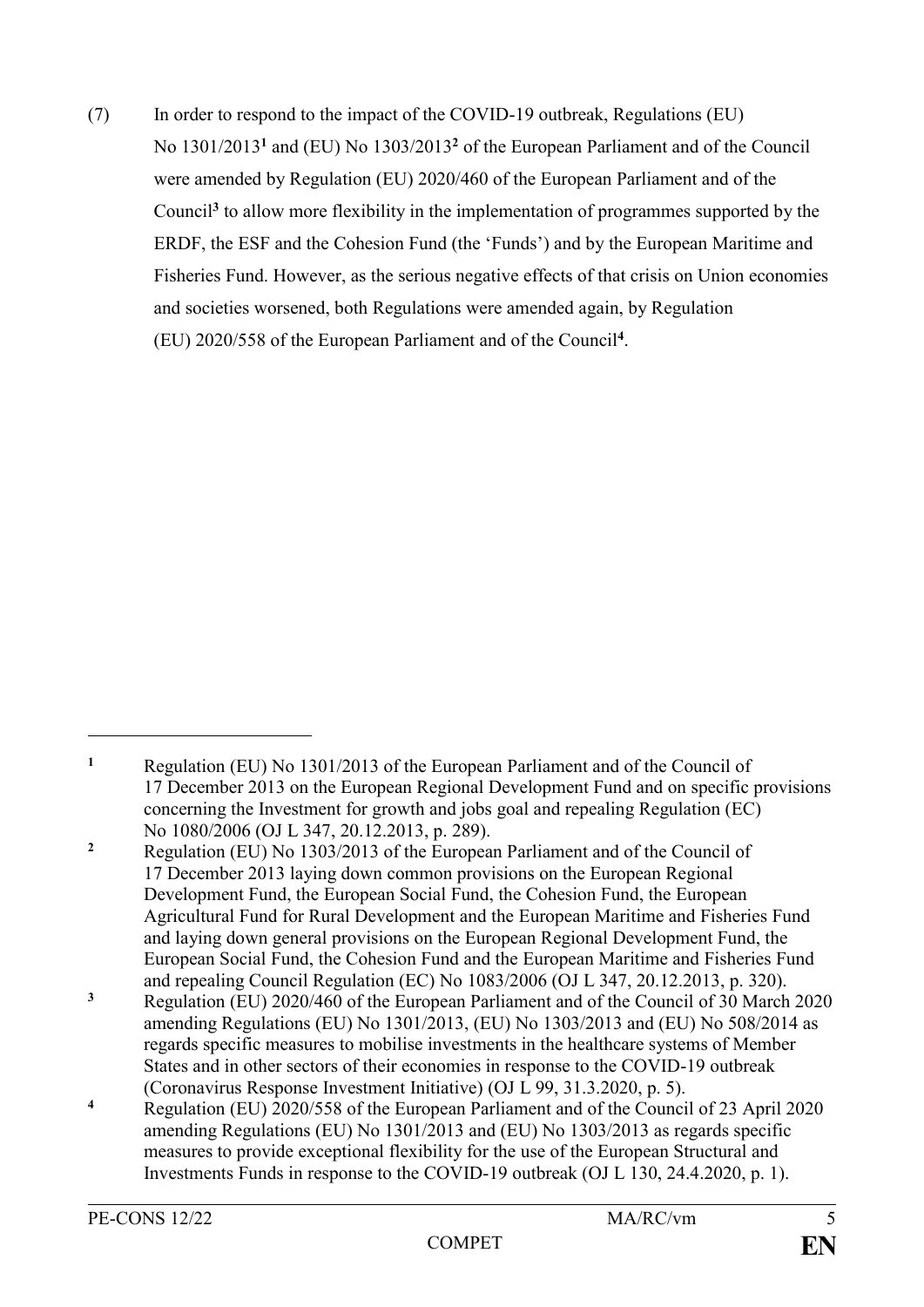In addition, in order to respond to the impact of the COVID-19 crisis on the most deprived, Regulation (EU) No 223/2014 of the European Parliament and of the Council**<sup>1</sup>** was amended by Regulation (EU) 2020/559 of the European Parliament and of the Council**<sup>2</sup>** to introduce specific measures for the FEAD to address the outbreak of COVID-19. Those amendments have provided exceptional additional flexibility to enable the Member States to concentrate on the necessary response to the unprecedented crisis by enhancing the possibility to mobilise non-utilised support from the Funds and by simplifying procedural requirements linked to programme implementation to address the need for a rapid response to that crisis. A subsequent amendment of Regulation (EU) No 1303/2013, introduced by Regulation (EU) 2020/2221 of the European Parliament and of the Council**<sup>3</sup>** , made available substantial additional resources as REACT-EU to provide assistance for fostering crisis repair in the context of the COVID-19 pandemic and its social consequences and for preparing a green, digital and resilient recovery of the economy.

1

**<sup>1</sup>** Regulation (EU) No 223/2014 of the European Parliament and of the Council of 11 March 2014 on the Fund for European Aid to the Most Deprived (OJ L 72, 12.3.2014, p. 1).

<sup>&</sup>lt;sup>2</sup> Regulation (EU) 2020/559 of the European Parliament and of the Council of 23 April 2020 amending Regulation (EU) No 223/2014 as regards the introduction of specific measures for addressing the outbreak of COVID-19 (OJ L 130, 24.4.2020, p. 7).

**<sup>3</sup>** Regulation (EU) 2020/2221 of the European Parliament and of the Council of 23 December 2020 amending Regulation (EU) No 1303/2013 as regards additional resources and implementing arrangements to provide assistance for fostering crisis repair in the context of the COVID-19 pandemic and its social consequences and for preparing a green, digital and resilient recovery of the economy (REACT-EU) (OJ L 437, 28.12.2020, p. 30).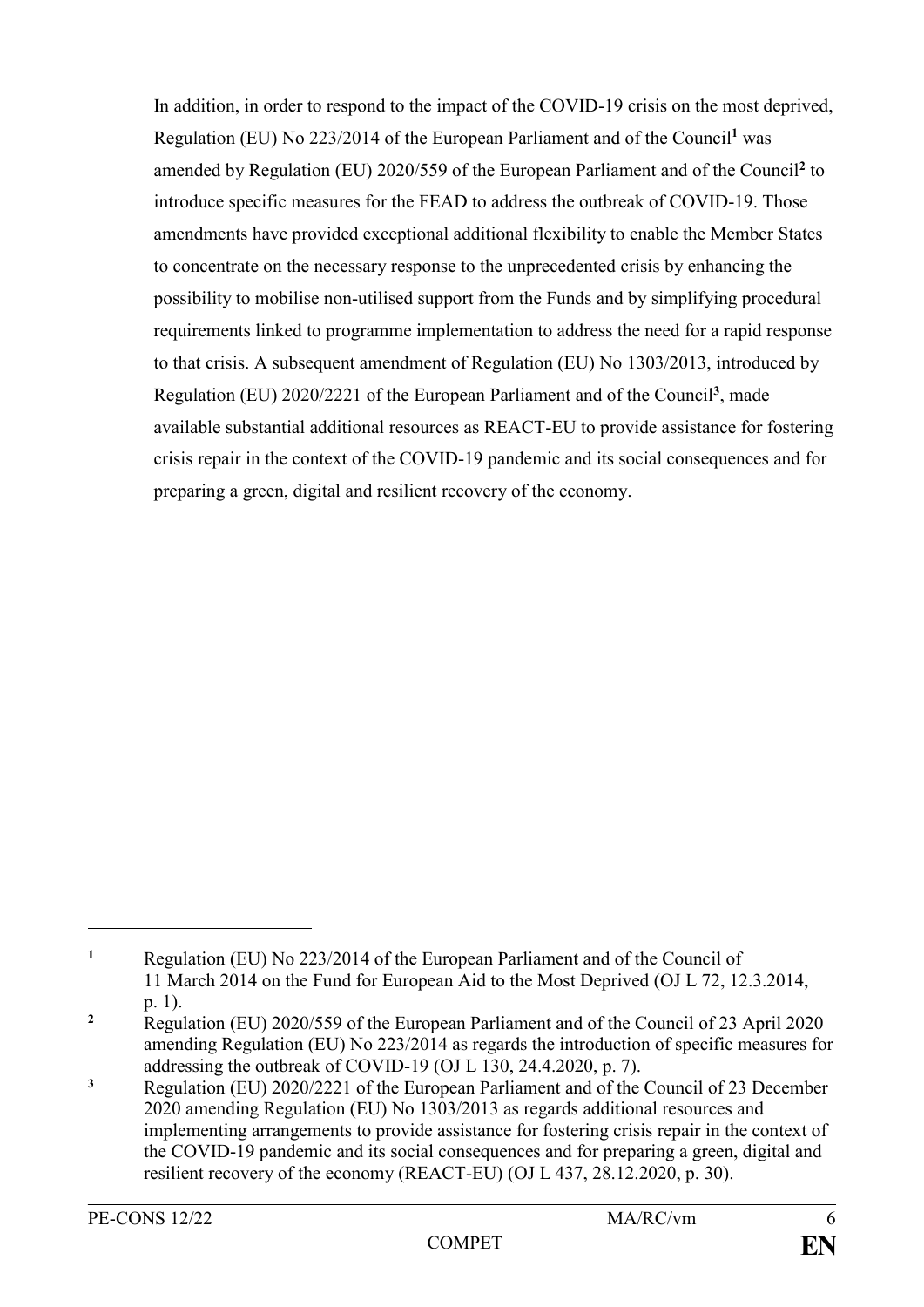As part of the same package, Regulation (EU) No 223/2014 was also amended by Regulation (EU) 2021/177 of the European Parliament and of the Council**<sup>1</sup>** , in order to allow the mobilisation of those additional resources by Member States to the most deprived in the context of the implementation of the FEAD.

(8) While the flexibilities and additional resources provided for in respect of the 2014-2020 programming period have helped Member States in their crisis response and recovery efforts, the emergence of new coronavirus variants, in particular the Omicron variant, as well as the widespread tightening of restrictions in the last quarter of 2021 continued to have serious negative effects on Member States' economies and societies and hampered a normal implementation of cohesion policy programmes and of programmes supported by the FEAD. The recent military aggression by the Russian Federation and the resulting migratory flows have exacerbated those effects and risk further undermining the recovery of the Union's economy. In line with the possibility provided for in Regulation (EU) 2020/558, it is therefore necessary to provide for an exceptional extension of one of the measures introduced by that Regulation, namely the option of the application of a co-financing rate of 100 % for the accounting year 2020/2021 to the following accounting year.

<u>.</u>

**<sup>1</sup>** Regulation (EU) 2021/177 of the European Parliament and of the Council of 10 February 2021 amending Regulation (EU) No 223/2014 as regards the introduction of specific measures for addressing the crisis associated with the outbreak of COVID-19 (OJ L 53, 16.2.2021, p. 1).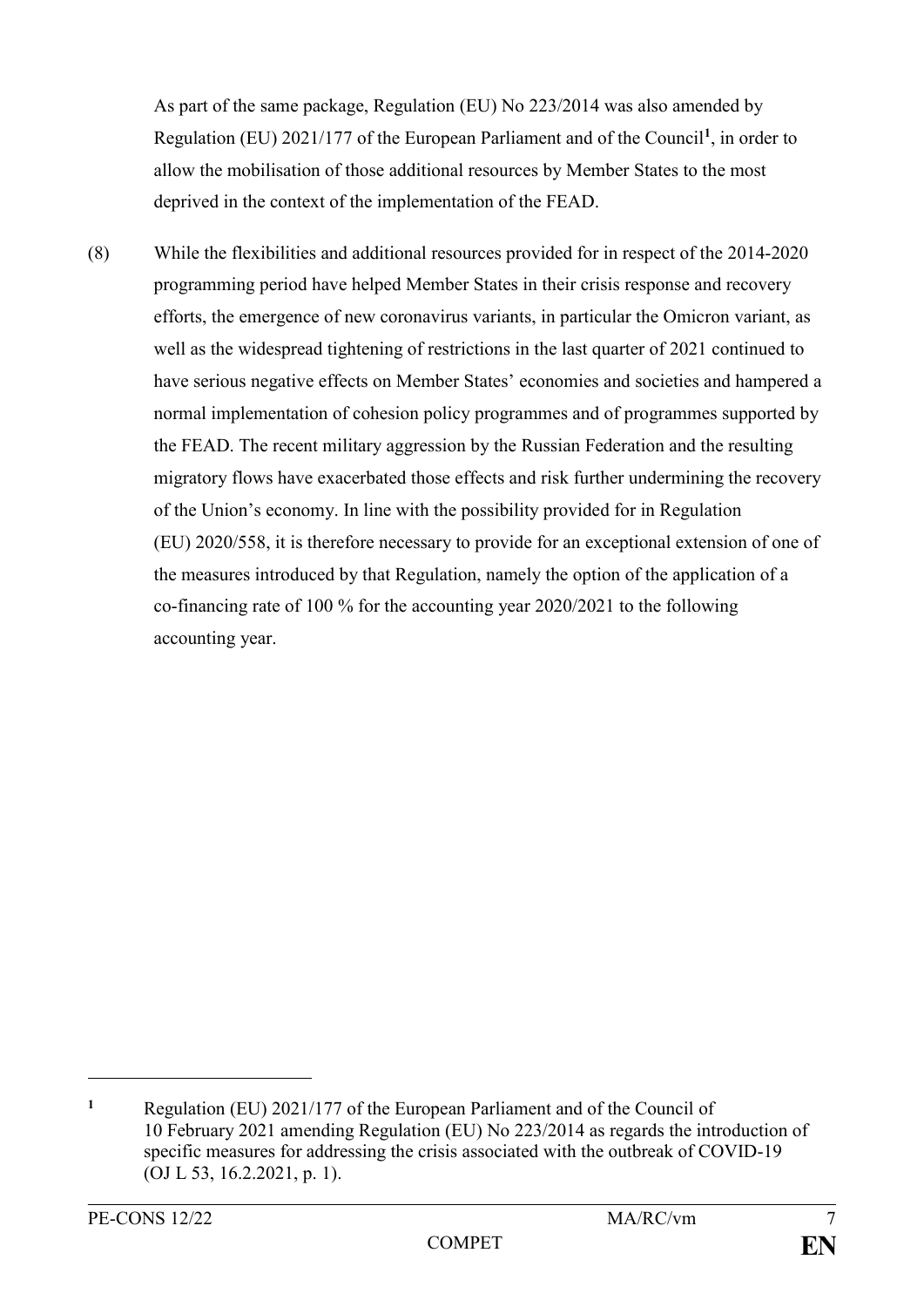- (9) With a view to alleviating the burden on public budgets that is arising from the need to respond to the crisis situation, accelerating programme implementation and enabling needed investments for the recovery of regions, Member States should therefore be given the exceptional possibility to apply a co-financing rate of 100 % in a programme supported by the ERDF, the ESF, the Cohesion Fund or the FEAD also for the accounting year 2021/2022.
- (10) In order to comply with the multiannual financial framework payment ceilings for 2022 and 2023, a ceiling should be established for those years for payments resulting from the application of the 100 % co-financing rate under the ERDF, the Cohesion Fund or the ESF. Payments that cannot be made as a result of the application of those ceilings should be paid by the Commission at the earliest opportunity subject to the availability of funding, either with the acceptance of the accounts or through subsequent payments. Such deferred payments should not affect the acceptance of accounts or bear any other effect.
- (11) Taking into account that the application of the 100 % co-financing rate will not substantially affect the content of the operational programmes themselves, it is appropriate to allow its rapid implementation without the need for a Commission decision approving the Member States' amendment to the financial tables of the operational programme. The Member State should nevertheless notify the revised financial tables prior to the submission of the final payment application for the accounting year. Potential consequential amendments, including to the values of indicators, can be made as part of a subsequent programme amendment after the end of the accounting year.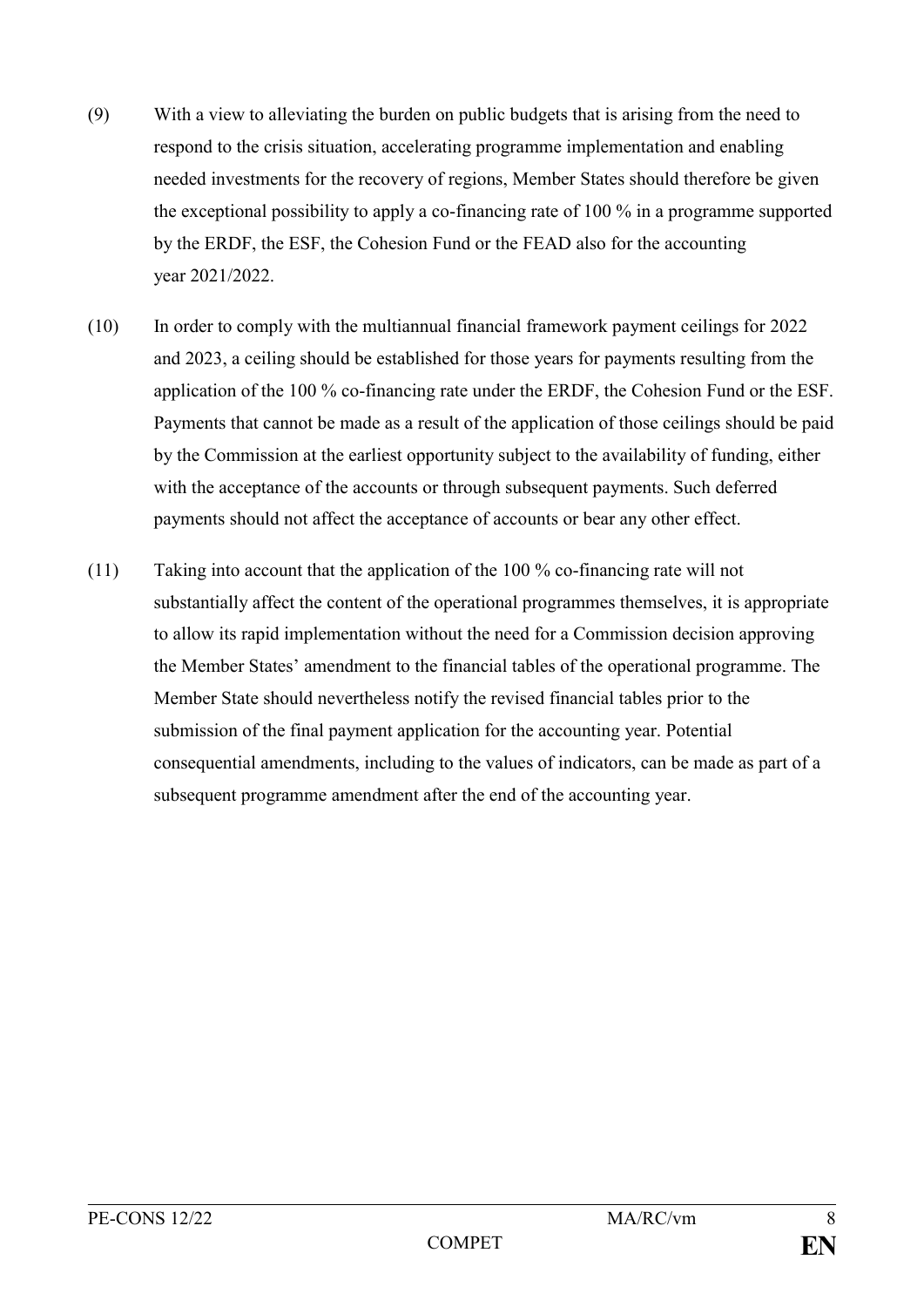- (12) Since the objective of this Regulation, namely to introduce flexibility measures in the field of providing support from the Funds, cannot be sufficiently achieved by the Member States alone but can rather, by reason of the scale and effects of the proposed action, be better achieved at Union level, the Union may adopt measures, in accordance with the principle of subsidiarity as set out in Article 5 of the Treaty on European Union (TEU). In accordance with the principle of proportionality as set out in that Article, this Regulation does not go beyond what is necessary to achieve that objective.
- (13) Regulations (EU) No 1303/2013 and (EU) No 223/2014 should therefore be amended accordingly.
- (14) In view of the urgency to address the migratory challenges as a result of the recent military aggression by the Russian Federation and the continued public health crisis stemming from the COVID-19 pandemic, it is considered appropriate to provide for an exception to the eight-week period referred to in Article 4 of Protocol No 1 on the role of national Parliaments in the European Union, annexed to the TEU, to the Treaty on the Functioning of the European Union and to the Treaty establishing the European Atomic Energy Community.
- (15) In view of the need to allow Member States to amend their programmes in time to benefit from the application of the 100 % co-financing rate for the accounting year 2021/2022, this Regulation should enter into force as a matter of urgency on the day following that of its publication in the *Official Journal of the European Union*,

### HAVE ADOPTED THIS REGULATION: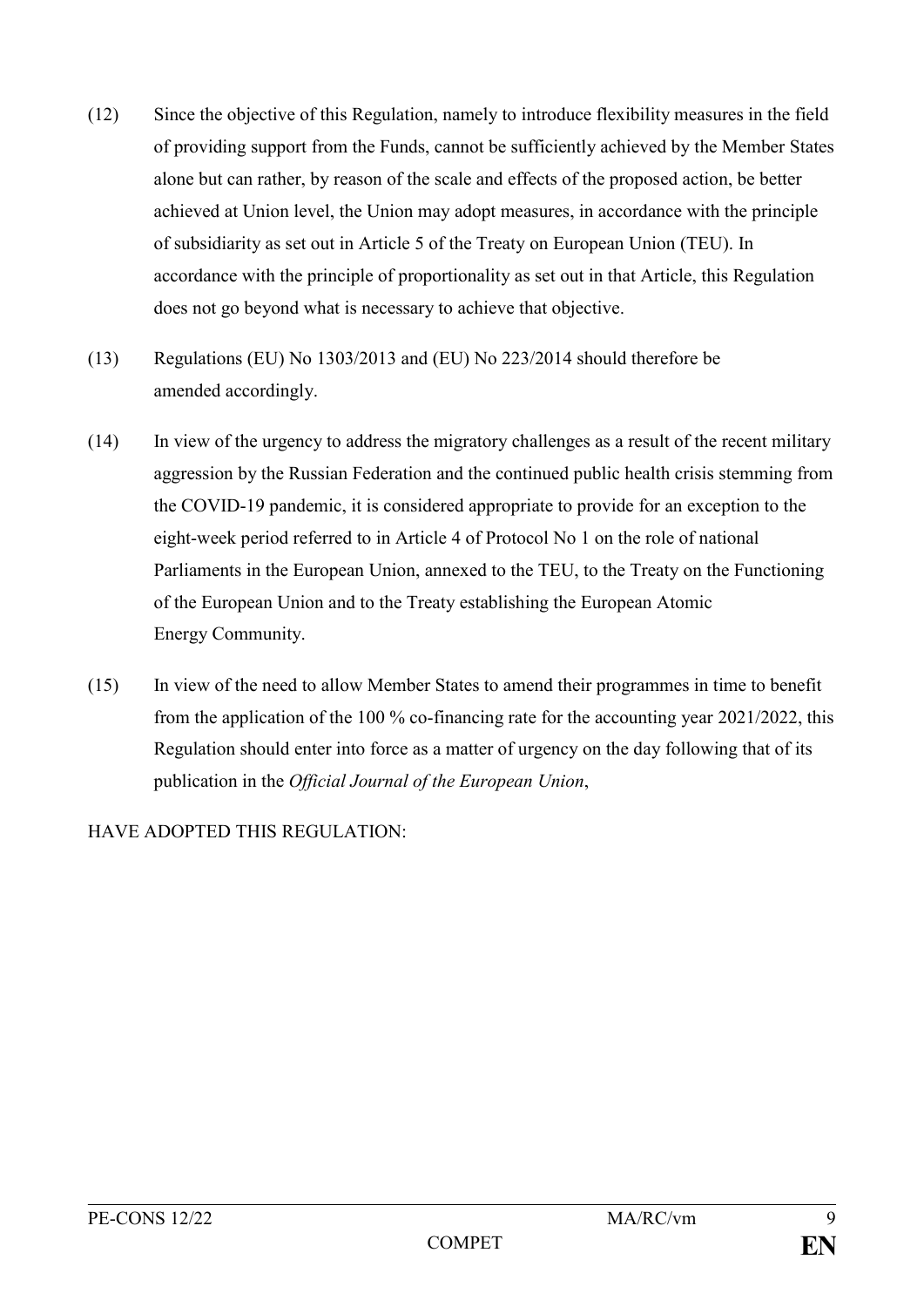# *Article 1 Amendment to Regulation (EU) No 1303/2013*

Regulation (EU) No 1303/2013 is amended as follows:

- (1) in Article 25a, the following paragraph is inserted:
	- '1a. By way of derogation from Article 60(1) and the first and fourth subparagraphs of Article 120(3), a co-financing rate of 100 % may be applied to expenditure declared in payment applications for the accounting year starting 1 July 2021 and ending 30 June 2022 for one or more priority axes in a programme supported by the ERDF, the ESF or the Cohesion Fund.

By way of derogation from Article 30(1) and (2) and Article 96(10), the application of the co-financing rate of 100 % shall not require a Commission decision approving a programme amendment. The Member State shall notify the revised financial tables to the Commission following approval by the monitoring committee. The co-financing rate of 100 % shall apply only if the financial tables are notified to the Commission before the submission of the final application for an interim payment for the accounting year starting 1 July 2021 and ending 30 June 2022 in accordance with Article 135(2).

The total additional payments resulting from the application of the 100 % co-financing rate shall not exceed EUR 5 billion in 2022 and EUR 1 billion in 2023.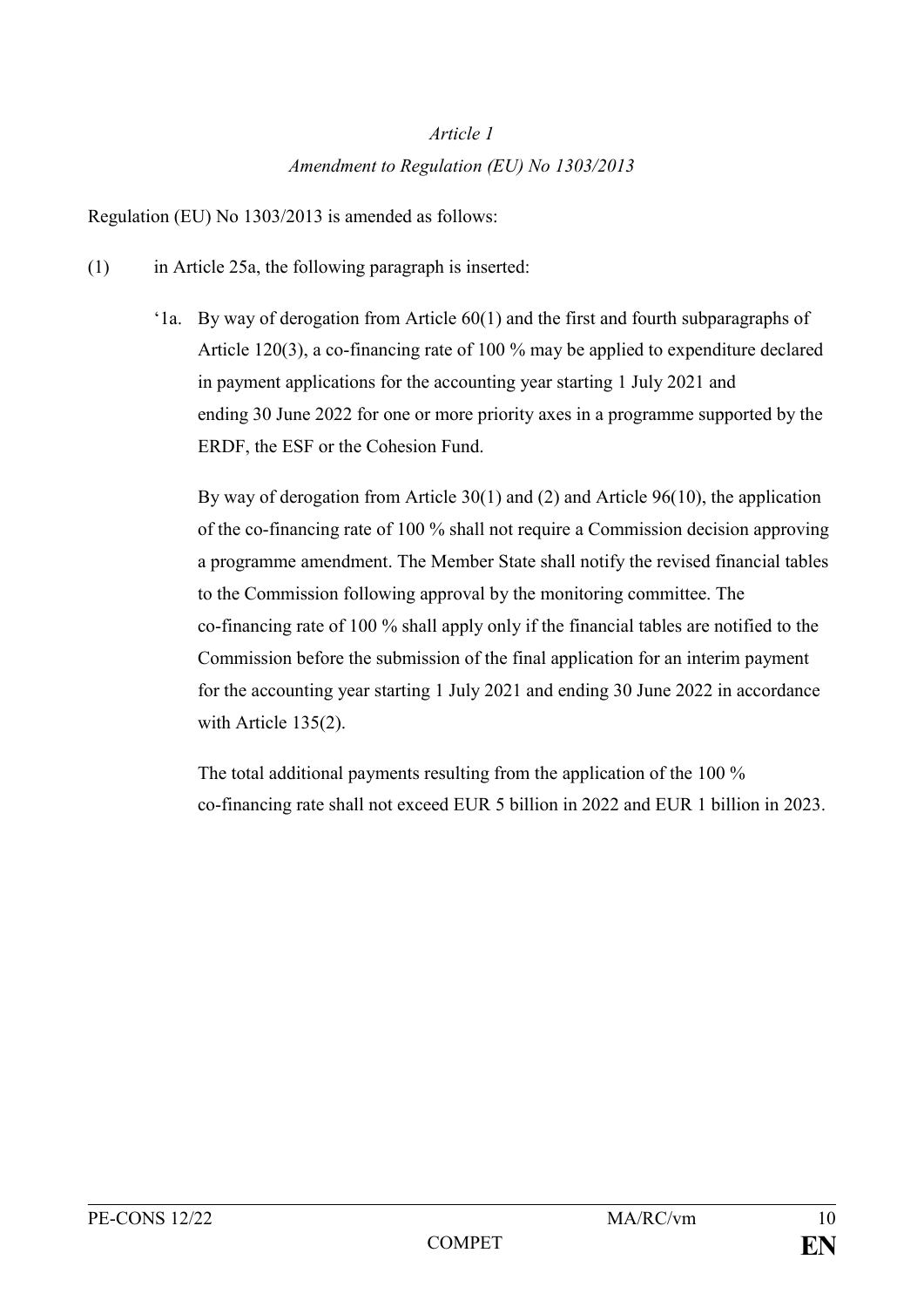The Commission shall make interim payments by applying the co-financing rate applicable to the priority axes concerned before the notification referred to in the second subparagraph. By way of derogation from Article 135(5), the Commission shall pay the additional amounts resulting from the application of the 100 % co-financing rate following receipt of all final applications for interim payment for the accounting year 2021/2022, where necessary on a pro-rata basis to respect the ceilings set out in the third subparagraph.

By way of derogation from Article 139(7), remaining amounts resulting from the application of the 100 % co-financing rate which, in order to respect the ceilings set out in the third subparagraph, cannot be paid following the acceptance of the accounts, shall be paid in 2024 or later.';

(2) in Article  $65(10)$ , the following subparagraph is added:

'By way of derogation from paragraph 9, expenditure for operations addressing the migratory challenges as a result of the military aggression by the Russian Federation shall be eligible as of 24 February 2022.';

- (3) in Article 98, the following paragraph is added:
	- '4. Operations addressing the migratory challenges as a result of the military aggression by the Russian Federation may be financed either by the ERDF or the ESF on the basis of the rules applicable to the other Fund.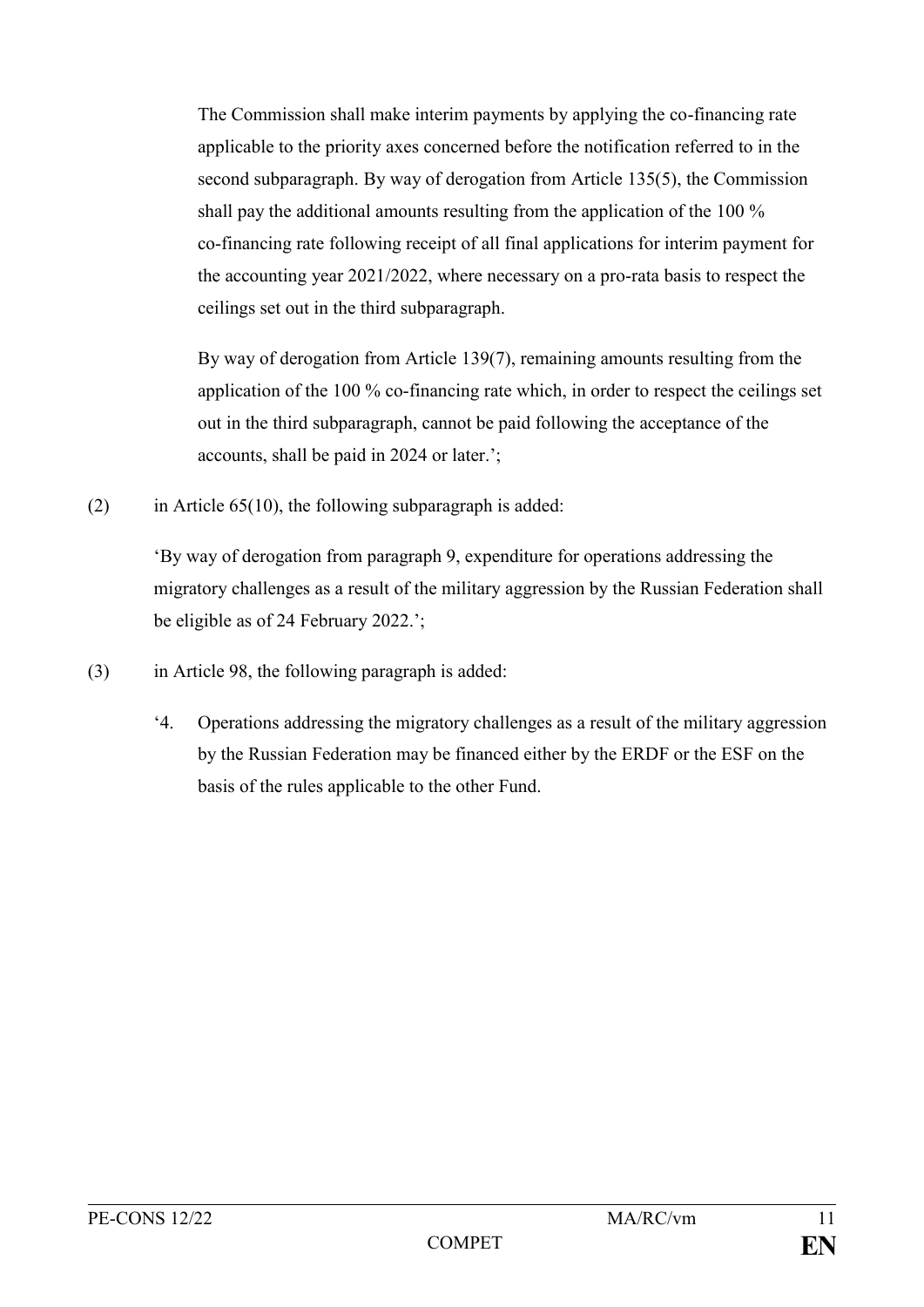In such cases, those operations shall be programmed under a dedicated priority axis of that other Fund contributing to its corresponding investment priorities.

Where data on participants is required to be reported for operations under the dedicated priority axis referred to in the second subparagraph, that data shall be based on informed estimates and shall be limited to the total number of supported persons and the number of children under 18 years of age.

This paragraph shall not apply to programmes under the European territorial cooperation goal.'.

# *Article 2*

## *Amendment to Regulation (EU) No 223/2014*

Regulation (EU) No 223/2014 is amended as follows:

(1) in Article 9(4), the following subparagraph is added:

'The first and second subparagraphs shall also apply for the purposes of modifying elements of an operational programme addressing migratory challenges as a result of the military aggression by the Russian Federation.';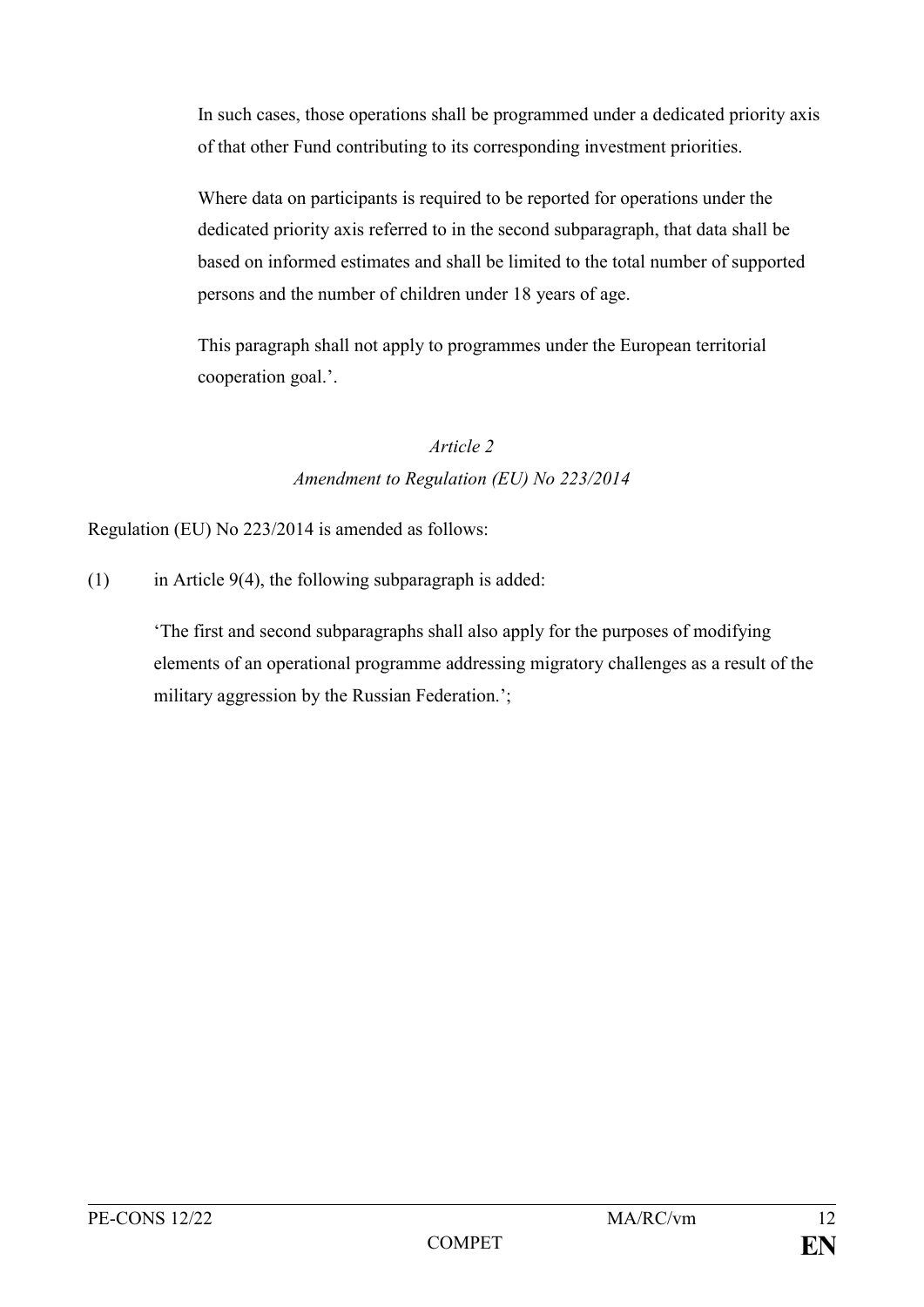- (2) in Article 20, the following paragraph is inserted:
	- '1b. By way of derogation from paragraph 1, a co-financing rate of 100 % may be applied to expenditure declared in payment applications for the accounting year starting 1 July 2021 and ending 30 June 2022.

By way of derogation from Article  $9(1)$ ,  $(2)$  and  $(3)$ , the application of the co-financing rate of 100 % shall not require a Commission decision approving a programme amendment. The Member State shall notify the revised financial tables, referred to in Section 5.1 of the operational programme templates set out in Annex I, to the Commission. The co-financing rate of 100 % shall apply only if the financial tables are notified to the Commission before the submission of the final application for an interim payment for the accounting year starting 1 July 2021 and ending 30 June 2022 in accordance with Article 45(2).';

 $(3)$  in Article 22(4), the following subparagraph is added:

'By way of derogation from the first subparagraph, expenditure for operations addressing migratory challenges as a result of the military aggression by the Russian Federation shall be eligible from 24 February 2022.'.